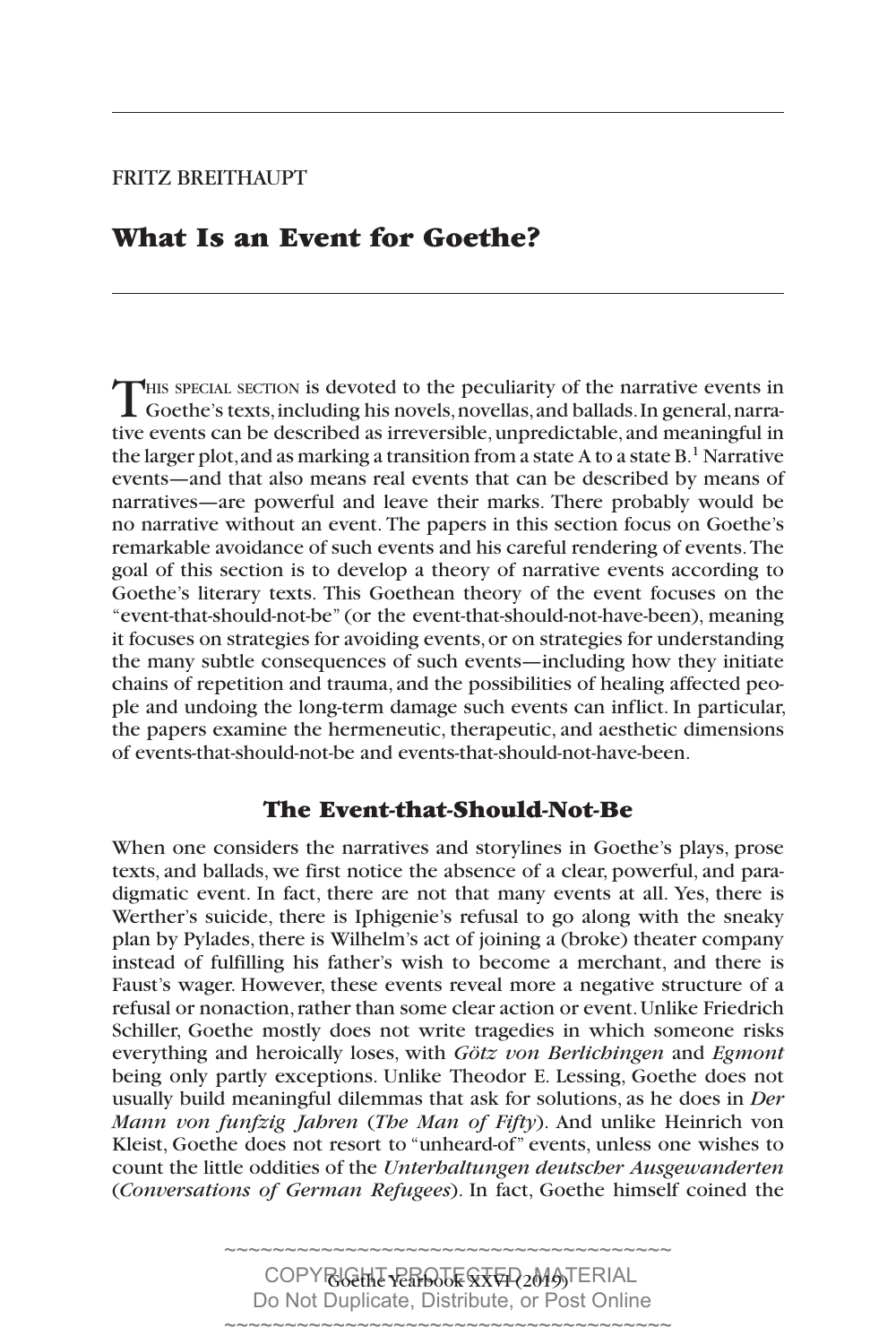very notion of the unheard-of event when characterizing what he saw as problematic in the works of Kleist and the new novella. And while his scientific work features fulfilled moments of *kairos*, 2 such moments are largely absent from his narratives. The first point to consider is this relative absence of events in Goethe's narratives, as Christopher Chiasson does in his essay in this volume. $3$ 

Still, there are things that can be called events in Goethe's text. Many of these events are precisely the happenings that the reader (and narrator) hopes will not take place, and they range from actions, the unintended sideeffects of actions, and moral transgressions to accidents and social or natural catastrophes. Some of these events thus only exist in the mind of the reader as counterfactual events. In fact, my first proposal will be, as indicated, to describe the event in Goethe's texts as the *event-that-should-not-be*. An event-that-should-not-be includes natural catastrophic occurrences and social upheavals, but also accidents and individual actions; the event can be real or imaginary.

We can list some of these events-that-should-not-be (or events-that-shouldnot-have-been once the narratives progresses) that define the plot, or at least some large segment of their texts, in a radically abbreviated fashion:

- Götz is not a heroic knight who falls victim to the corrupt modern empire, but rather he himself is a villain who continues to plunder and is an obstacle to peace.<sup>4</sup> The events that should not take place are both his defiant acts and the intrigues surrounding his demise.
- Werther should have avoided falling in love with a married woman and should not have committed suicide.
- *Egmont* is a tragedy about an escape that did not take place but should have taken place, and thus leads to an end of Egmont that should have been different; Egmont fails to prevent the disaster, but also fails to engage in an act of rebellion, through which he could have dialectically "won" in the eyes of the spectators even as he failed—as would have been the case in a Schiller tragedy.<sup>5</sup>
- The Greeks shouldn't have stolen the Diana statue (*Iphigenie auf Tauris / Iphigenia in Tauris*), act 4 and 5).
- *Alexis und Dora* (*Alexis and Dora*) presents the imagined scene of jealousy that should not be.
- The hero of *Wilhelm Meisters Lehrjahre* (*Wilhelm Meister's Apprenticeship*) constantly harms women.<sup>6</sup> While it is certainly not clear what qualifies as an event in the different books of the novel, I would suggest that one should consider: (1) Wilhelm's constant refusal to accept paternal, fraternal, or ghostly guidance to instead engage in self-deluded and half-blind decision-making, and; (2) that this very self-deluded decision-making and his acts of running away end up harming virtually every female character in the novel. Hence, his search for independence leads to the acts that should not have taken place—namely, the unintended side-effects of Wilhelm's harming others.
- *Unterhaltungen deutscher Ausgewanderten* with its novellas reacts to the major political event of Goethe's life time—namely, the French Revolution. Goethe certainly saw the Revolution as an event that should not have happened and that should have been prevented.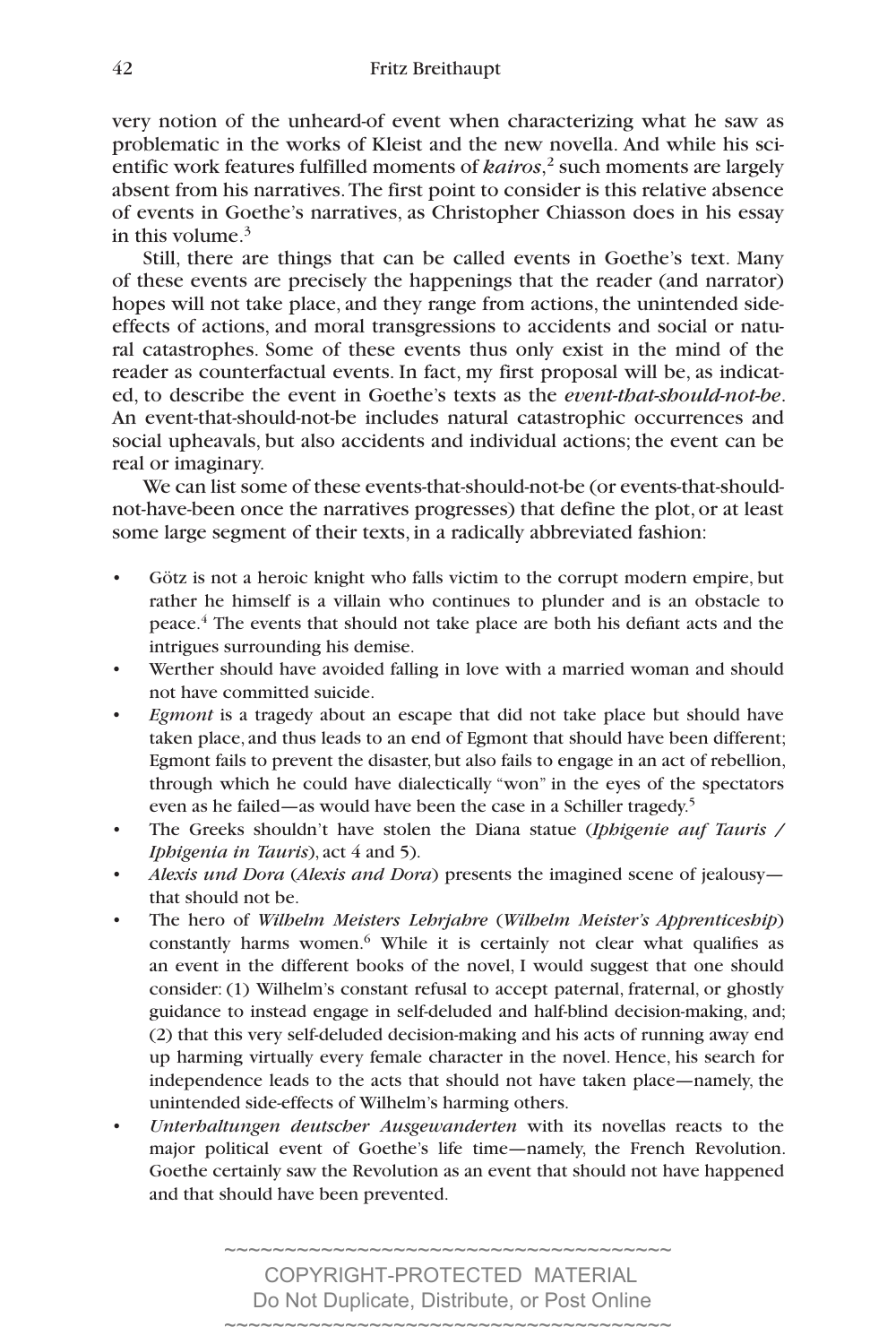- Regardless of whether *Der Zauberlehrling* (*The Sorcerer's Apprentice*) should also be seen as a reaction to the French Revolution, it presents an obvious case of unfolding disaster in the absence of the master.
- Faust, if my reading is accurate, agrees to a wager that he will not become deaf to the concerns of others; he will not remain fixated on a single moment, but instead consider other realities than those of the moment and will also consider the realities of others, including Gretchen's. The event that should not have happened, his losing the wager, constitutes his (complete) moral blindness. Only at the end of *Faust II*, in the erasure of Philemon and Baucis, does he seem to truly cross the line.7 Faust's wager expresses the program of that which should not happen.
- *Die Wahlverwandtschaften (Elective Affinities)* offers a dilemma without a solution; the events of the text, if we can even count them as events, all fall into the category of events that should not have happened—including the imaginary adultery, the drowning of the child, Eduard's breaking the bonds of his marriage, and Ottilie's starvation (we will return to the novella embedded in this novel below).
- In *Wilhelm Meisters Wanderjahre, oder die Entsagenden* (*Wilhelm Meister's Journeyman Years, or the Renunciants*), there is considerable effort to prevent children from drowning<sup>8</sup>—which is, of course, the major catastrophic event of *Die Wahlverwandtschaften*.
- The (tame) lion in *Novelle* (*Novella*), like the (friendly) tiger, should not be killed—unlike the tiger that ends up being shot.

To be sure, there are some exceptions, including *Hermann und Dorothea*  and some, but not all of the novellas from *Unterhaltungen deutscher Ausgewandeter*, but, overall, events, for Goethe, are precisely things that should not happen (or should not have happened), both in terms of the overall plots and in the more minute short narrations and subplots—such as the Harfner's incest in *Wilhelm Meisters Lehrjahre*. One could question whether Goethe's lyrical poetry is also shaped by structures of avoidance or imagined transgressions, as David E. Wellbery and Christian Weber each suggest with different emphases.<sup>9</sup> Some of the events-that-should-not-be do actually happen, and the texts deal with the consequences, others are prevented or only imaginary, but still define their texts.

\* \* \*

We certainly could extend this list; however, this bird's eye perspective of the large plots of many narrative works already illustrates a remarkable pattern of hesitation and avoidance of events. Rarely is an event offered as a solution; rather, it usually presents the problem. It is also remarkable that the general pattern of the event-that-should-not-be appears among various different categories of events—such as human actions, accidents, interruptions, and social movements. In all of these cases, the event-that-should-not-be becomes clear when one considers the reaction by affected observers to whatever happens, regardless of whether it was an accident or caused by deliberate action. These affected observers are not simply the texts' characters and bystanders,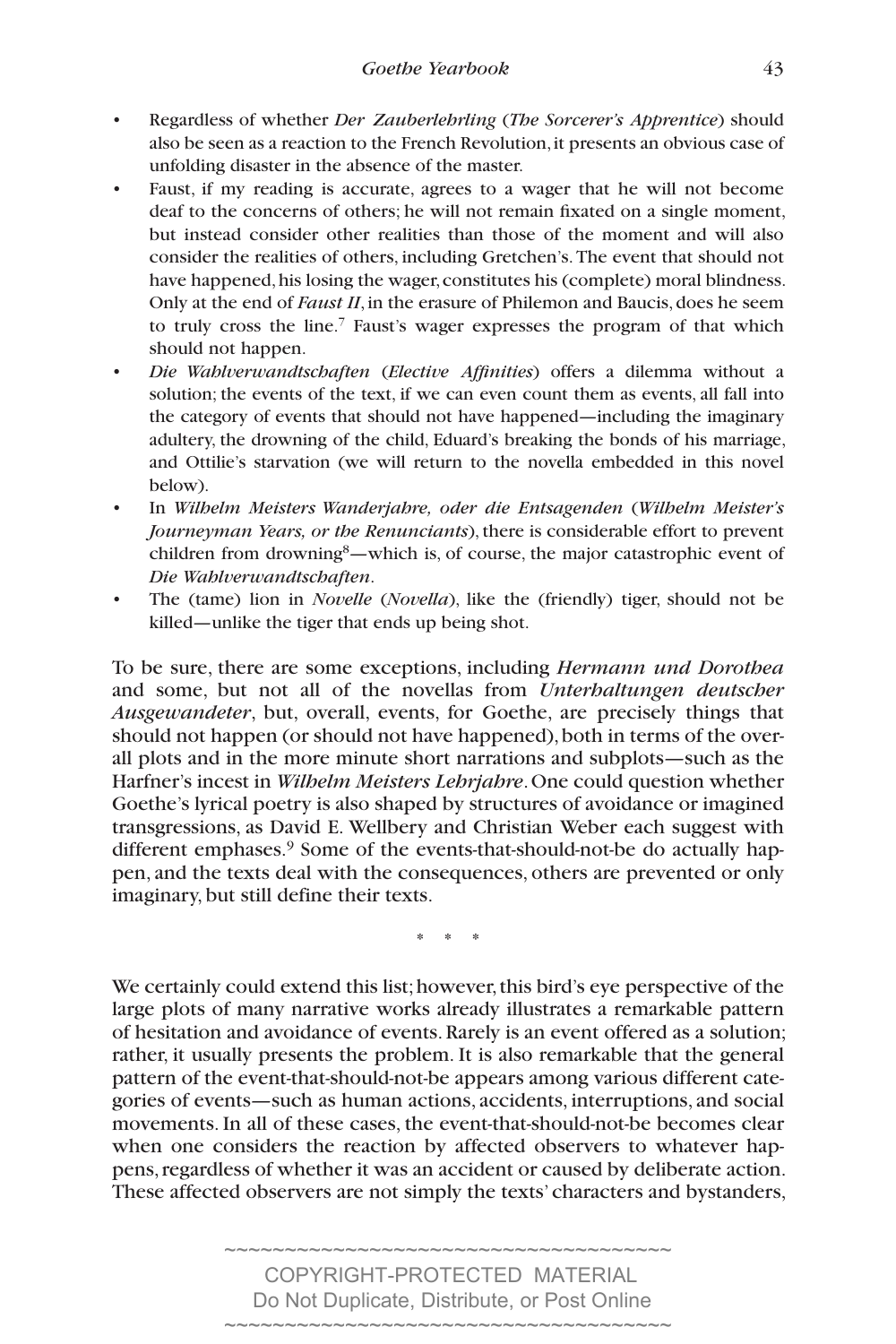but rather include the readers who have built empathetic relationships with the characters (and also imagined characters with emotions to fit a situation, even when the actual characters do not show these emotions). In short, the event-that-should-not-be is constituted by readers as that which they wish had not happened (or which they hope does not happen). These events include moral transgressions, as well as mere mistakes and accidents. One could say that the event-that-should-not-be describes the side-effects of an action or occurrence.

In a narratological sense, the event-that-should-not-be meets the standard understanding of an event as an irreversible and unpredictable caesura10 that serves as a transition from state A to state B, involving a radical change of context and perspectives.<sup>11</sup> The event-that-should-not-be adds a particular emphasis to the emotional state of the reader, ranging from fright to grief, from bewilderment to utter moral disapproval, and from the hope that something will not happen to irony, as in *Reineke Fuchs* where the wrong character triumphs. These emotional and moral attitudes toward the event shape the narratives and create a sense of distance for readers. Distance and detachment prepare readers for what is to come and perhaps console them—one might think of the endings of *Egmont* and *Die Wahlverwandtschaften*. In fact, one could describe a range of Goethe's texts as therapeutic in the sense that they seem to prepare readers to live with the consequences of the event, whether they are small or large. Lisa Anderson's paper in this volume elegantly makes this case.12 In general, the structure of the event-that-should-not-be draws attention to the distancing strategies that Goethe's narratives employ.

Before we move on to examine one particular distancing strategy that Goethe often employs, we should expand our preliminary definition of Goethe's narrative event. Goethe's narratives present *events-that-should-notbe that evoke emotional and/or moral excitement in the reader with the effect that the event, even if it has not yet occurred, has a continued presence in the mind of the reader, which mentally prepares the reader for its impact and for an evaluation of its side-effects*.

## **Repetition as Distancing**

Repetition plays a key role in Goethe's narratives. On the one hand, repetition can serve as a means of prolonging a past event, perhaps traumatically, into the present. On the other hand, repetition also introduces a certain distance and facilitates breaking away from the shadows of the initial event. Repetition is a common way of preparing for and distancing from the event-that-should-not-be in Goethe's texts. More particularly, one of Goethe's peculiarities is that he builds his texts by means of progressive repetitions of similar patterns, constellations, and occurrences. In probably every text by Goethe, readers are privy to echoes or foreshadowing effects of what has happened or what will happen. Events are duplicated or revisited, like the scene of the wager in *Faust II*.

My sense is that such repetitions are not necessarily motivated by a proto-psychological interest in something like trauma—even though trauma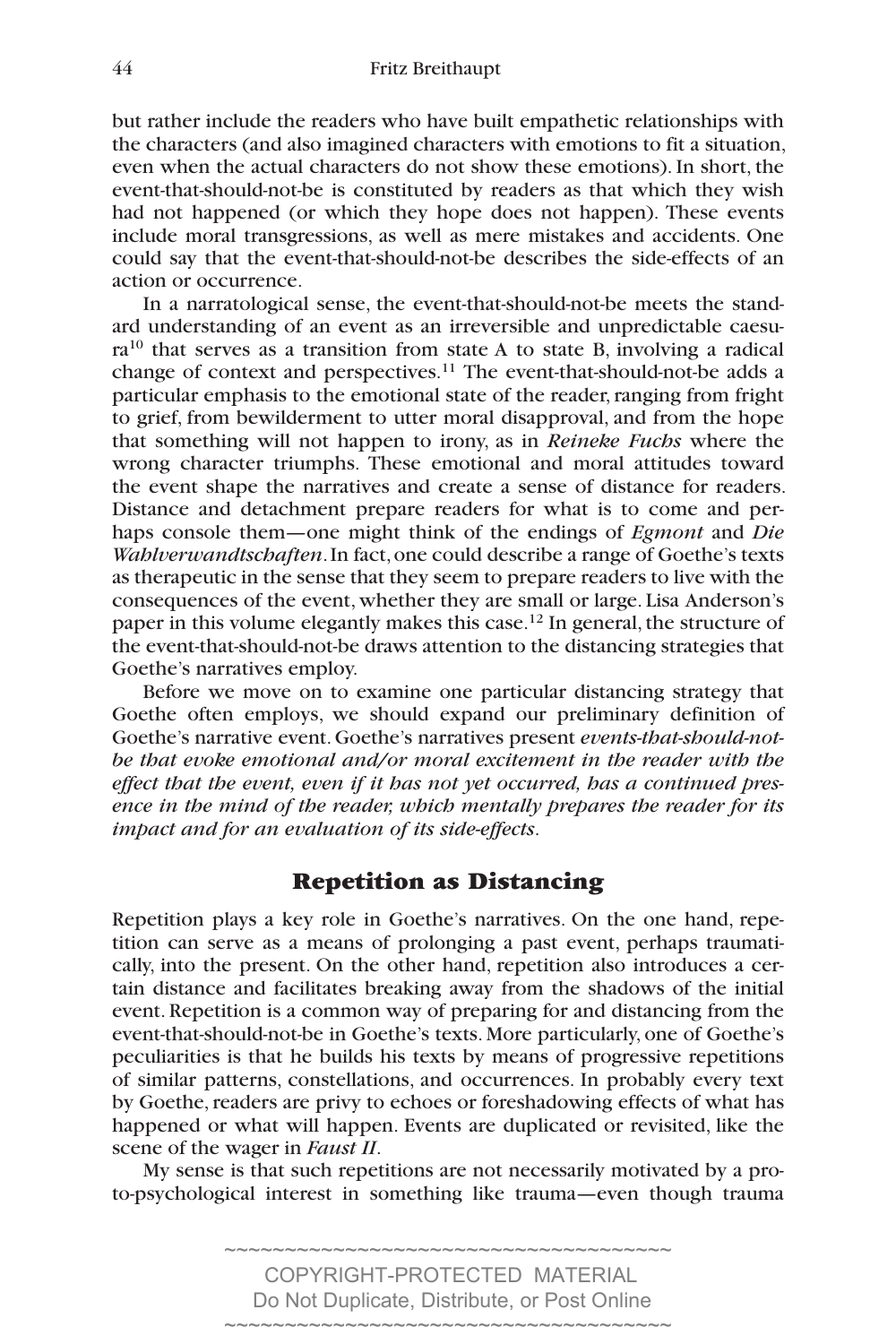was discovered/invented by writers close to Goethe, including Karl Philipp Moritz, in particular.<sup>13</sup> Goethe presents relatively few characters who suffer from flashbacks or involuntary repetitions of especially shocking events (though we could reasonably examine patterns of trauma-like behavior in characters like Mignon or Ottilie). Instead, the repetition of events directly strikes the reader by intensifying the initial event, perhaps to shock and surprise the reader, or perhaps to offer repetition as an organizing motif of a story, to prepare readers for what is to come, and to help them contextualize it. In this sense, rather than focusing on character trauma, Goethe employs what one might call "metanarrative" trauma.

Metanarrative trauma combines all the repetitions of events into a narrative that occurs in the perception *of a reader*, regardless whether characters in a plot recognize or experience them. Such a pattern of a metanarrative trauma can be seen in the embedded novella in *Die Wahlverwandtschaften*, as already Walter Benjamin indicated when he suggested that the novella offers a solution to the dilemma of the overall novel,<sup>14</sup> a solution that may or may not work: namely the desperate jump into fate by the female neighbor, a jump into the water where she wants to drown, not without scolding her male neighbor. With this jump and the consequent chance for a new beginning, a fantastic solution emerges. The point I wish to make here is simply that: by repeating some basic elements of the novel (though by no means all of them), the novella could either merely repeat the models of the novel or break out of the novel. Repetition draws attention to difference and novelty, and thus to new events that rewrite the past. In that sense, repetition creates distance from the event they repeat: by pointing out that things could be different, thus relativizing the main event.

Now we can add a further element to our emerging definition of Goethe's narrative event. Goethe creates narratives that are shaped by the events, events-that-should-not-be, while maintaining the possibility that the event might not occur or could have occurred differently. The eventthat-should-not-be is essentially an event that creates alternative visions in the mind of the readers of a narrative even if the event does not or has not yet happened. In this sense, such events have an oracular dimension since they are rarely understood when they occur (or are announced).<sup>15</sup> In short, Goethe's narratives present *events-that-should-not-be that evoke an emotional and/or moral irritation and excitement in the reader, that provoke readers to imagine alternative versions of the narrative, helped by repetitions of the constellation of the event in the plot, thereby mentally preparing readers for its impact and for an evaluation of its side-effects*.

We will add one more element to this definition below. The irritation or excitement connected with the event-that-should-not-be plays out in different domains: It has an ethical dimension of avoiding wrongdoing or of being mindful of one's missteps of the past. It also has a hermeneutic dimension, since events always pose problems of understanding and framing. It feeds a therapeutic urgency to heal and undo trauma, and it stimulates several aesthetic emotions, including the uncanny, curiosity, and suspense.

> ~~~~~~~~~~~~~~~~~~~~~~~~~~~~~~~~~~~~~ COPYRIGHT-PROTECTED MATERIAL Do Not Duplicate, Distribute, or Post Online

> > ~~~~~~~~~~~~~~~~~~~~~~~~~~~~~~~~~~~~~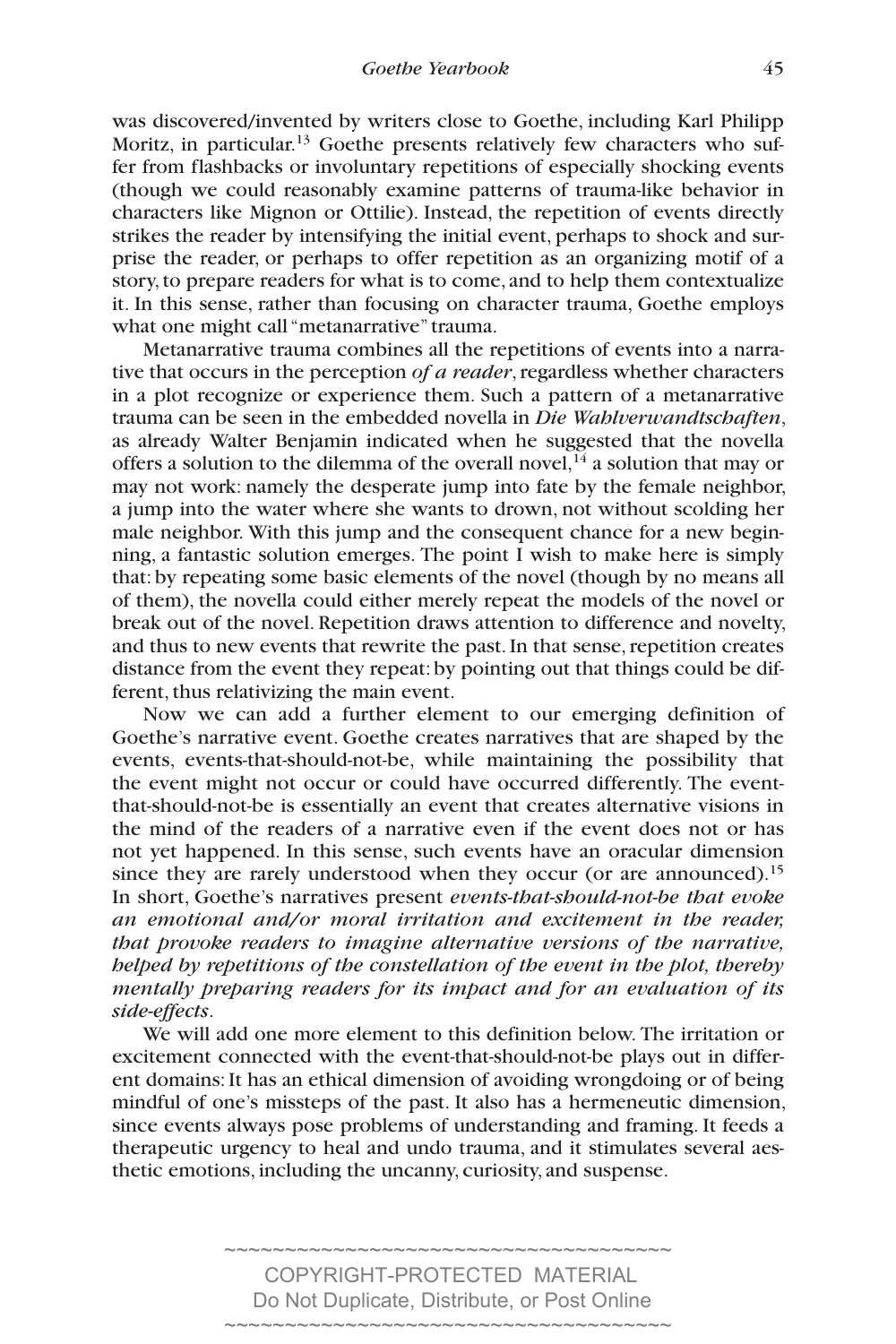#### 46 Fritz Breithaupt

# **Narrative Events in Goethe: A Brief Overview**

Now we should ask in which domain this excitement or irritation primarily plays out. Goethe offers more than one perspective in this regard and records effects on various levels. As indicated, the excitement in the reader caused by an event can be described as a moral emotion that emerges when something that violates moral sensibility emerges as possibility. It also poses a hermeneutic puzzle. However, one might also want to consider this irritation as an aesthetic emotion that excites readers. Furthermore, it could be conceived as a therapeutic energy concerned with one's well-being, employed as a means of avoiding turmoil. This is where we come to the three papers of the section. While the papers each consider and weigh all three dimensions, they each offer a focus on one of them: Chiasson considers the hermeneutic concerns of interpreting events, Anderson discusses the therapeutic efforts Goethe puts in place to heal from events and trauma, and Weber weighs the aesthetic sense of the uncanny in regard to events.

The essays in this section all contribute significantly to an overall understanding of the narrative event in Goethe, though the authors may not fully agree with the definition offered above. These essays need not be summarized here since they speak best for themselves and provide a rich contour of the understanding of the narratological event in Goethe. Instead, it should briefly be pointed out how these essays contribute to the overall discussion of the narrative event in Goethe.

Christopher Chiasson illuminates the exceptionality of events in Goethe and their distinct absence in many texts—especially *Die Wahlverwandtschaften*. According to Chiasson, Goethe's texts devote a significant amount of time to preparing the readers for the coming of events, even if these expectations may be misleading. In particular, Chiasson observes how specific characters, but also scholars in their sweeping interpretations of Goethe's texts, tend to connect events with meaning and significance where there is none. By revealing this pattern of misreading, Goethe illuminates how events are often deeply ambivalent, and evokes the ideal of a narrative without event in his texts.

Lisa Anderson's discussion of the relation between Goethe and Kleist focuses on the therapeutic aspect of Goethe's prose that seeks to "heal" the reader from the impacts of the shocking events typical in Kleist's texts that do take place or that might occur. In particular, her paper shows how Goethe's *Novelle* rewrites Kleist's texts (*Erdbeben in Chili* / *Earthquake in Chili*, in particular) with its dramatic and traumatic event, by juxtaposing the misunderstanding that leads to the killing of the tiger, and later the rescue of the lion. In that sense the positive ending soothes the drama caused by the (multitude of) first event(s), including the reported fires, catastrophes, and evoked desires.

The aftershocks of events can include morally bad actions that come to haunt the wrongdoers. Christian Weber shows in his reading how morally bad actions of the past can return as repressed events and express themselves as uncanny effects. In Goethe's poem "Ballade" ("Ballad"), an old singer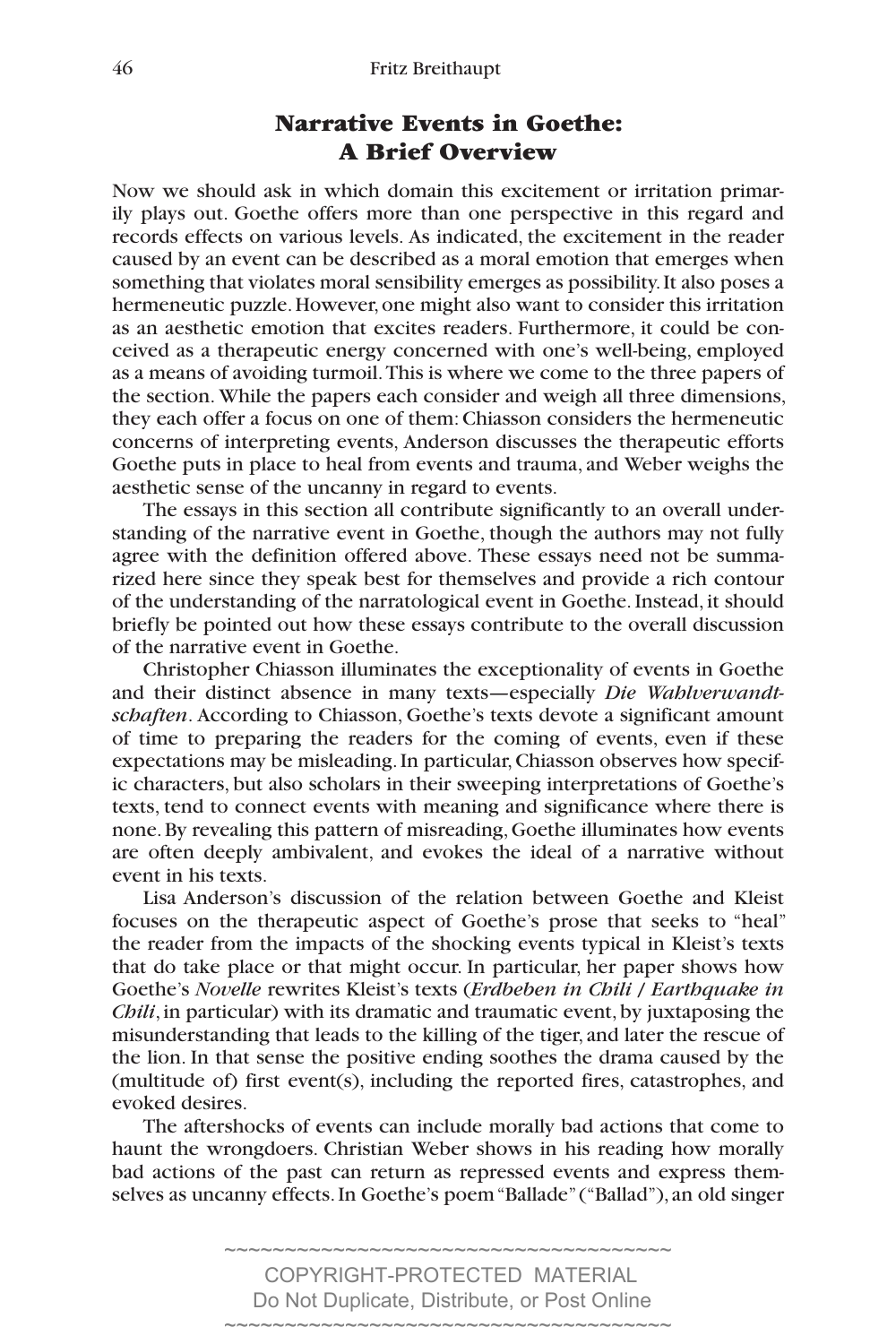turns out to be an expelled former monarch who confronts the new lord, and his usurper, with his mere presence and song. The past event of the expulsion-that-should-not-have-been presents the horizon for the moment of song and the uncanny return of the repressed that leads to a self-encounter between the ruling usurper and his violent past.

Together, all three texts reveal the heightened awareness Goethe has of the negative effects of events and their aftershocks. It seems that he as an author viewed his duty as helping readers reestablish a state of stability after the occurrence of an event-that-should-not-have-been. Narrative fiction, in this sense, operates as a training ground for teaching readers to recognize the many changes caused by sudden events and preparing them to deal with ripple effects. The hardest task, according to these readings of Goethe, is to truly get beyond an event.

*University of Indiana, Bloomington*

#### **NOTES**

1. See below for a more precise discussion and references.

2. See Nicholas Rennie, "Ut Pictura Historia: Goethe's Historical Imagination and the Augenblick," *Goethe Yearbook* 8, no. 1 (1996): 120–41.

3. See, in this volume, Christopher Chiasson, "Much Ado about Nothing? The Absence of Events in *Die Wahlverwandtschaften*," *Goethe Yearbook* 26 (2019).

4. See Horst Lange, "Wolves, Sheep, and the Shepherd: Legality, Legitimacy, and Hobbesian Political Theory in Goethe's Götz von Berlichingen," *Goethe Yearbook* 10, no. 1 (2001): 1–30.

5. See Philippe Lacoue-Labarthe, "The Caesura of the Speculative," in *Typography: Mimesis, Philosophy, Politics* (Palo Alto, CA: Stanford UP, 1998) 208–35.

6. Jane K. Brown, *Goethe's Allegories of Identity* (Philadelphia: U of Pennsylvania P, 2014).

7. See Fritz Breithaupt, "Goethe's Conscience," *MLN* 129, no. 3 (2014): 549–62.

8. See Michael Auer, "'Originalnatur' in Wilhelm Meisters Wanderjahre," *German Studies Review* 32, no. 3 (2009): 637–51.

9. David E. Wellbery, *The Specular Moment: Goethe's Early Lyric and the Beginnings of Romanticism* (Palo Alto, CA: Stanford UP, 1996); and Christian Weber, *Die Logik der Lyrik: Goethes Phänomenologie des Geistes in Gedichten* (Freiburg: Rombach, 2013). See also Andrew H. Weaver, "Towards a Narratological Analysis of the Romantic Lied: Events, Voice, and Focalization in Nineteenth-Century German Poetry and Music," *Music and Letters* 95, no. 3 (2014): 374–403.

10. Wolf Schmid argues for five criteria of what constitutes a narrative event; namely, relevance, unpredictability, effect, irreversibility, and noniterativity. The strongest kind of event, then, in Schmid's terms, is significant in the world of the story, is capable of surprising the reader, has meaningful ramifications, and cannot be undone or repeated. Wolf Schmid, "Narrativity and Eventfulness," in Tom Kindt and Hans-Harald Müller, eds., *What is Narratology? Questions and Answers Regarding the Status of a Theory* (Berlin: De Gruyter, 2003) 17–35. See also Nikolaus Müller-Schöll, ed. *Ereignis: Eine fundamentale Kategorie der Zeiterfahrung. Anspruch und Aporien* (Bielefeld: transcript, 2003).